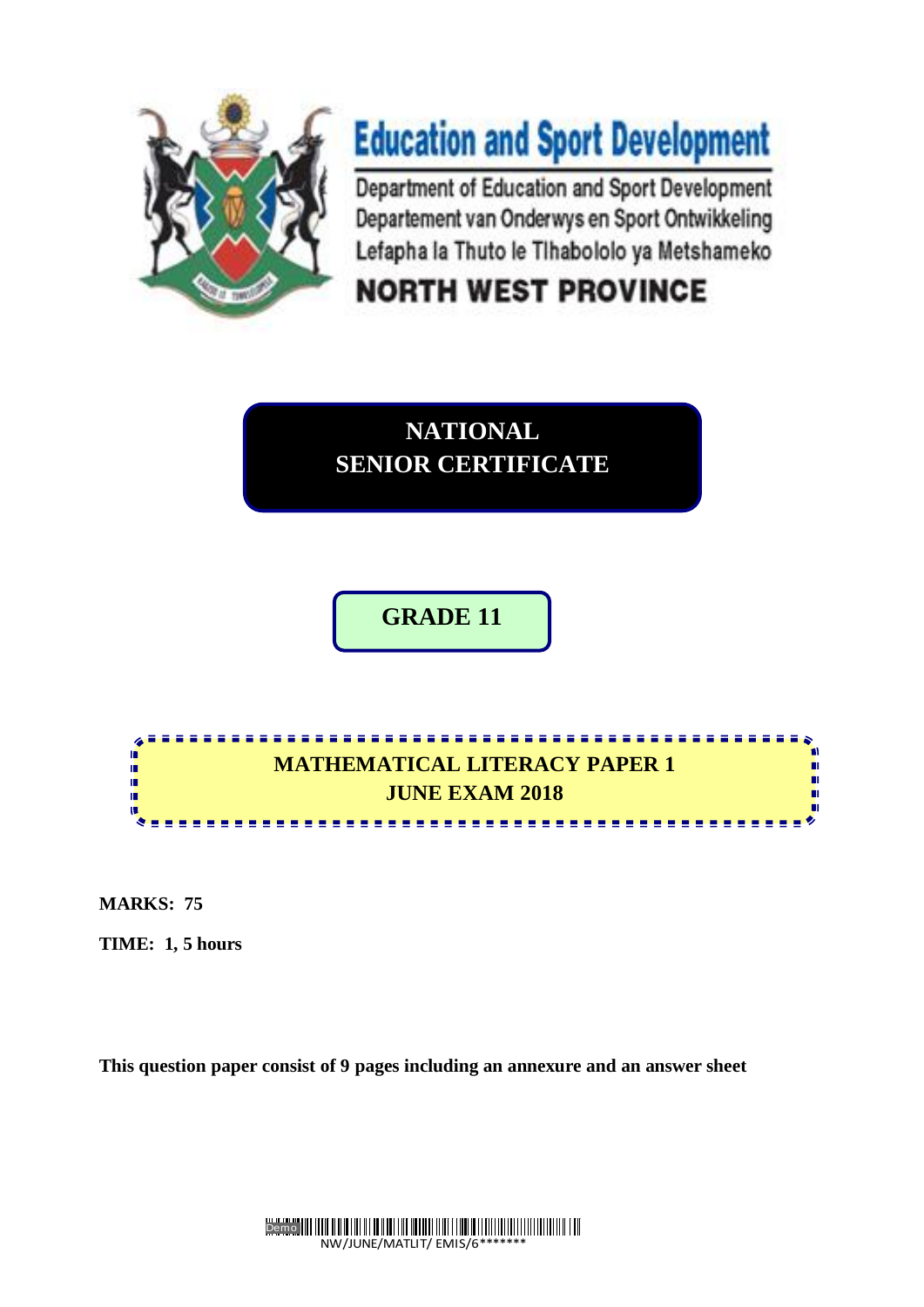# **INSTRUCTIONS AND INFORMATION**

- 1. This question paper consists of FOUR questions. Answer ALL the questions.
- 2. Use ANNEXURE to answer QUESTION 4.2 and the ANSWER SHEET to answer QUESTION 2.4.
- 3. Number the answers correctly according to the numbering system used in the question paper.
- 4. ALL the calculations must be clearly shown.
- 5. An approved calculator (non- programmable and non- graphical) may be used, unless stated otherwise.
- 6. Round off ALL final answers appropriately according to the given context, unless

stated otherwise.

- 7. indicate units of measurement, where applicable.
- 8. Maps and diagrams are NOT necessarily drawn to scale, unless stated otherwise.
- 9. Write neatly and legibly.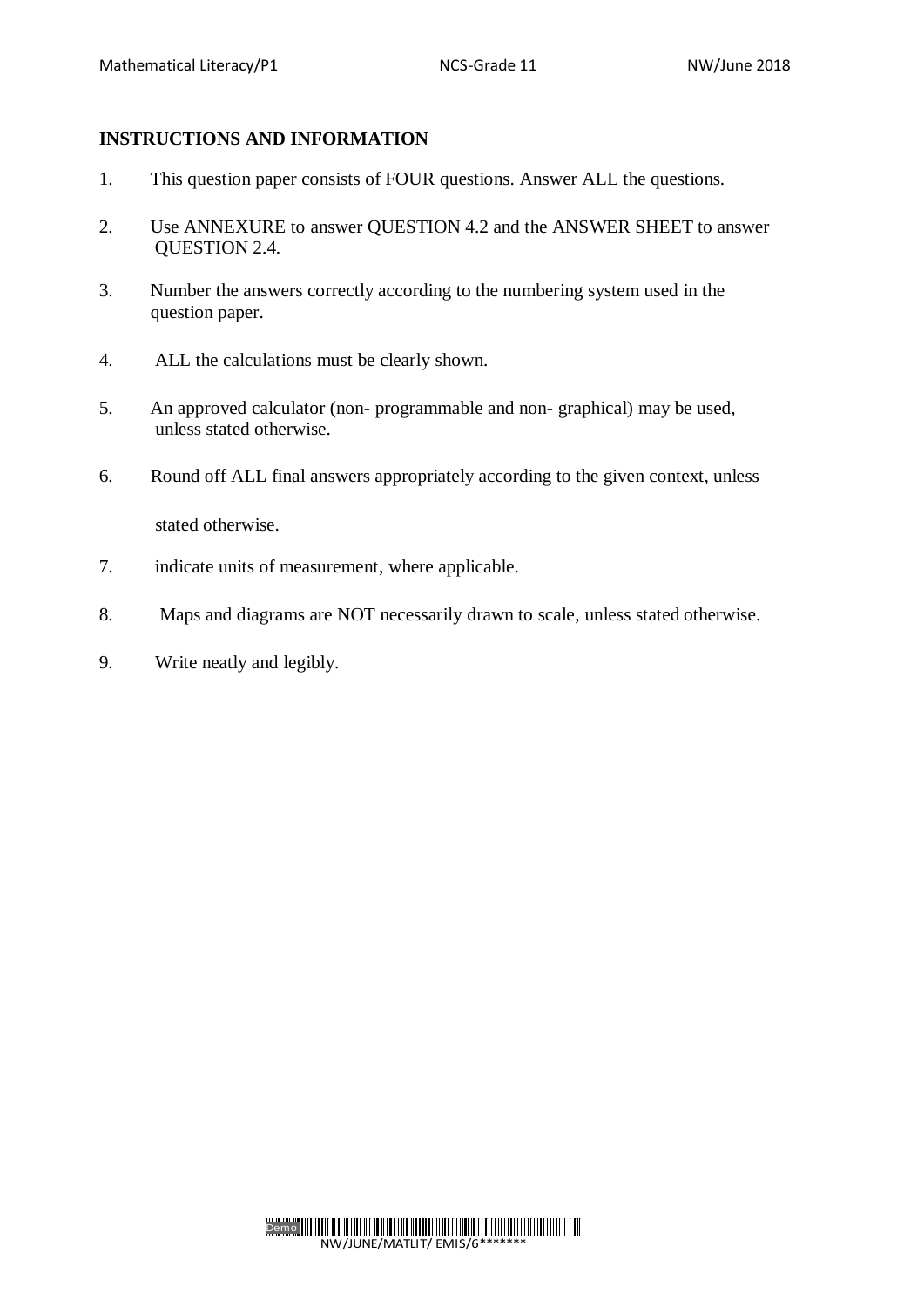# 1.1



- 1.1.1 Convert 500g, the mass of the muffin mixture to kg. (2)
- 1.1.2 If one cup of oil 250ml and the recipe needs  $\frac{2}{3}$  cup, how many ml of oil is needed. Round off your answer to the nearest whole number (3)
- 1.1.3 The packet indicates that 12 large muffins can be baked using this mixture. Calculate the total number of muffins that can be baked using two packets. (2)

| <b>Number of hours</b>     | Cost        |
|----------------------------|-------------|
| $0$ to 1 hour              | <b>FREE</b> |
| Between 1 and 3 hours      | R 4,00      |
| Between 3 and 5 hours      | R 6,00      |
| Between 5 and 7 hours      | R 8,00      |
| Between 7 and 9            | R 10,00     |
| From 9 hours               | R 12,00     |
| Saturdays before 13:00     | R 5,00      |
| Sunday and public holidays | <b>FREE</b> |

1.2 The table below shows the cost of parking in a certain town.

Use the table above to answer the questions that follow.

- 1.2.1 Write down two time slots during which parking will be for free. (2)
- 1.2.2 Calculate the total time spend at this parking lot, if the owner of a car parked from 8: 45 to 13:25.  $(3)$
- 1.2.3 Determine the amount that the owner of the car will pay will pay for parking. (2)

**[13]**

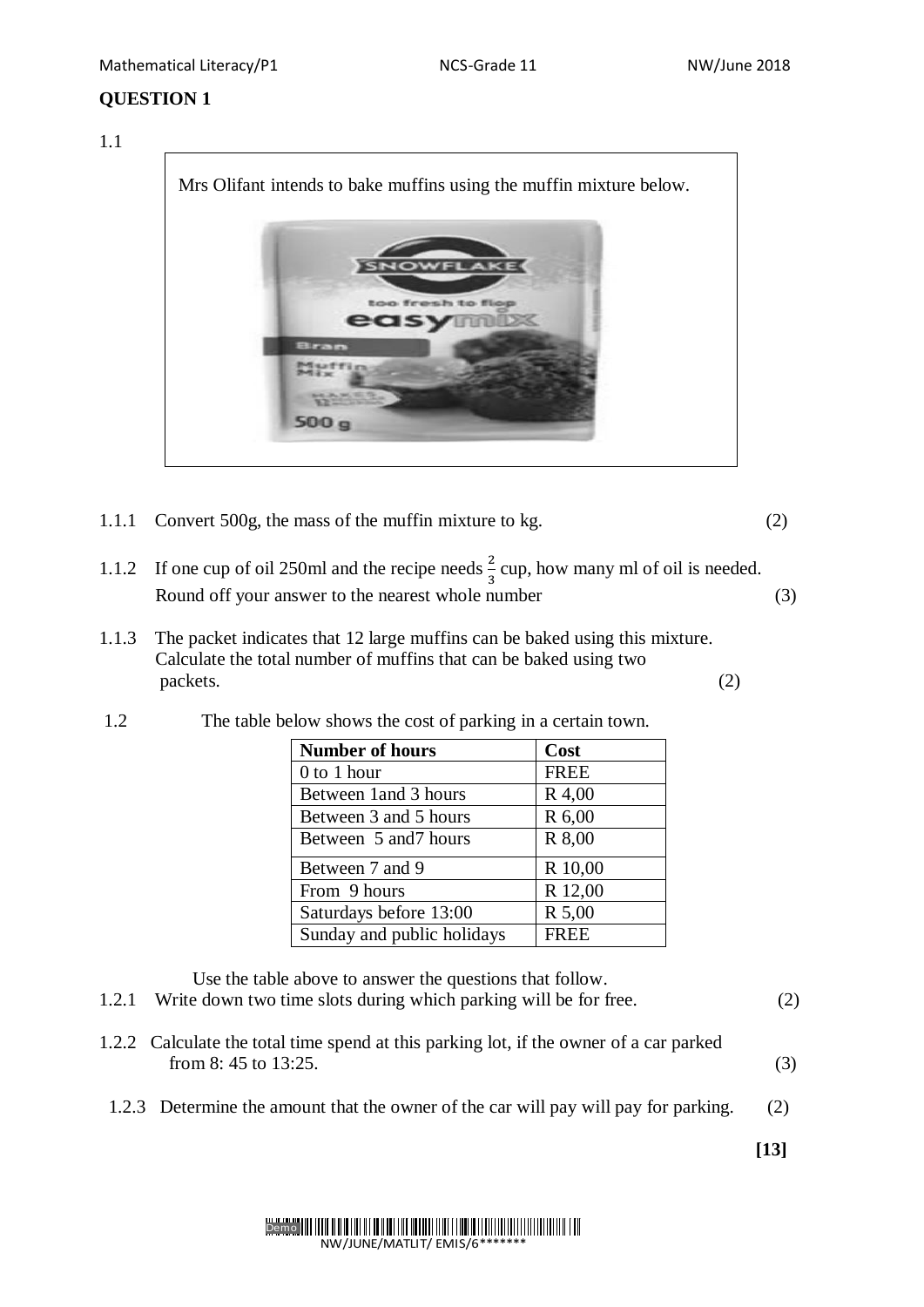## 2.1

The youth of Rantsheng township are planning to hold their annual conference in June. They have arranged to use the civic Centre in the township. A basic fee of R2 400 will be charged for decorations and an additional fee of R50, 00 per person will be charged.

The table below shows the cost of using the civic centre.

| <b>TABLE1:</b> Cost of using the civic centre |  |  |  |
|-----------------------------------------------|--|--|--|
|                                               |  |  |  |

| Number of people |     |     | ററ<br>∠∪ | 40           | 5٢<br>υv | 0 <sup>c</sup> |
|------------------|-----|-----|----------|--------------|----------|----------------|
| Cost(R)          | 40C | 900 | л        | $00\,$<br>44 |          | 7400           |

They will also raise funds during this conference by selling raffle tickets. The tickets will be sold at R 130, 00 each.

The table below shows the income of selling the raffle tickets.

| <b>TABLE 2: Income from selling the raffle tickets</b> |  |    |    |  |
|--------------------------------------------------------|--|----|----|--|
| Number of                                              |  | 20 | 40 |  |

| <b>Number of</b> | 10  | $\bigcap$<br>∠∪ | 40   | в    | 100  |
|------------------|-----|-----------------|------|------|------|
| people           |     |                 |      |      |      |
| Cost(R)          | 300 | 2600            | 5200 | 0400 | 3000 |
|                  |     |                 |      |      |      |

Use table1and 2 and the information above to answer the questions that follow.

| 2.1 | Write down the formula for calculating the total cost of using the civic centre.                                                 | (2)    |
|-----|----------------------------------------------------------------------------------------------------------------------------------|--------|
| 2.2 | Use the formula to calculate the value of $A$ .                                                                                  | (2)    |
| 2.3 | Use the formula I = R130, 00 $\times$ n to calculate the value of <b>B</b> .                                                     | (2)    |
| 2.4 | Use table 1 and 2 to draw two line graphs on the same set of axis on the answer<br>sheet provided. Clearly label the graph cost. | (8)    |
| 2.5 | How many tickets must the youth sell in order to breakeven                                                                       | (2)    |
|     |                                                                                                                                  | $[16]$ |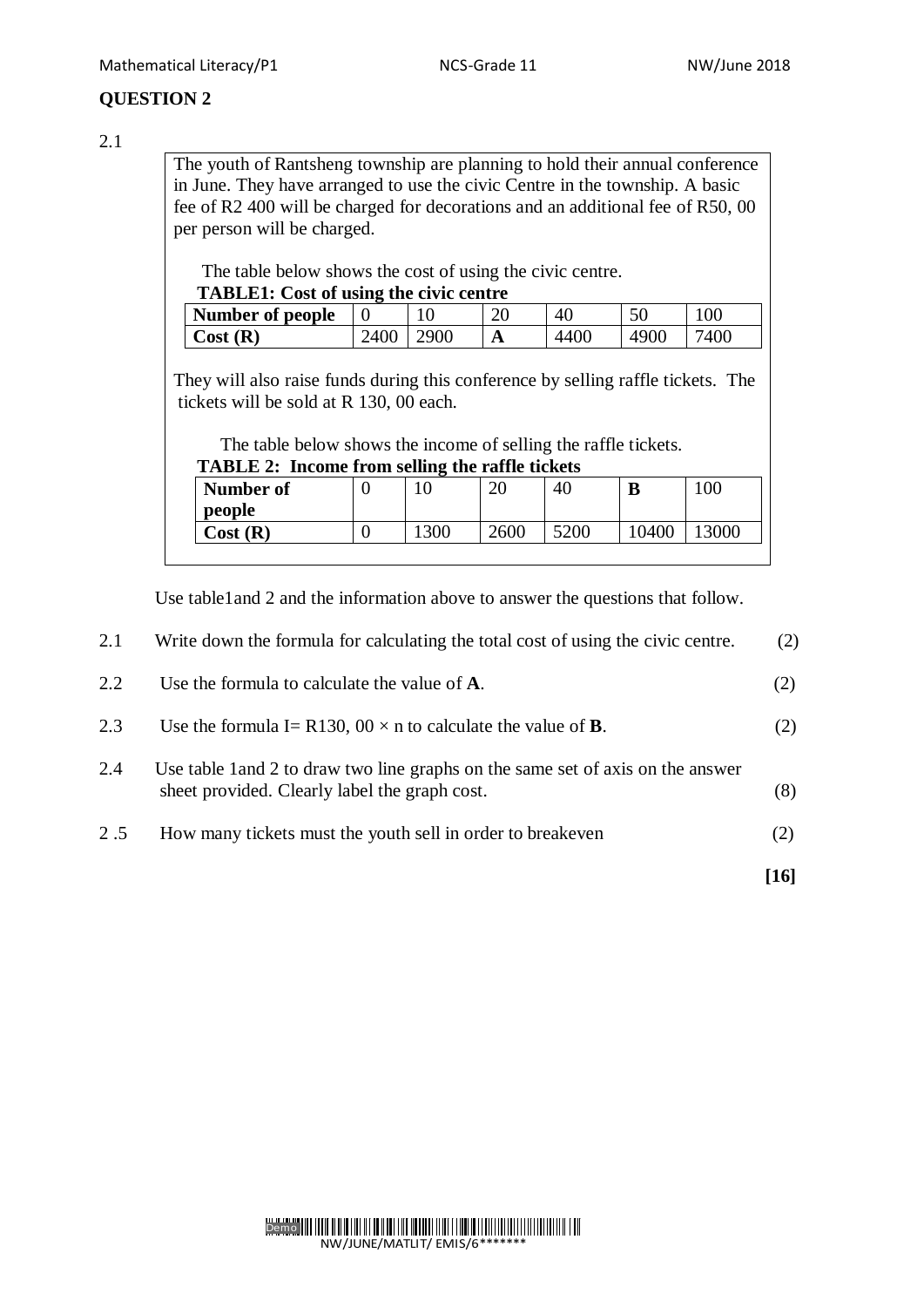# 3.1

| <b>KATLEGO TSATSI</b> |                                   |                       | <b>Instalment</b><br>R <sub>200</sub> , 00 |
|-----------------------|-----------------------------------|-----------------------|--------------------------------------------|
| <b>PO Box 1496</b>    |                                   |                       | Over due                                   |
| <b>Zeerust</b>        |                                   |                       |                                            |
| 2865                  |                                   |                       | <b>Total due</b>                           |
|                       |                                   |                       | R <sub>200</sub> , 00                      |
| Date                  |                                   |                       | Due date                                   |
| 09/11/2016            |                                   |                       | 08/12/2016                                 |
|                       |                                   | <b>Amount</b>         | <b>Balance</b>                             |
|                       | <b>Opening balance</b>            |                       | R <sub>1000</sub> , 61                     |
| 08/11/2016            | <b>Interest</b>                   | R23,73                | R <sub>1024</sub> , 34                     |
| 08/11/2016            | <b>ATM</b> payment                | R <sub>200</sub> , 00 | R824, 34                                   |
| 09/11/2016            | <b>Account</b> protection<br>plan | R <sub>20</sub> , 56  | R844, 90                                   |
| 09/11/2016            | Lifestyle magazine                | R <sub>25</sub> , 00  | R869, 90                                   |

Use the statement above to answer the questions that follow.

|        | 3.1.1. Write down the opening balance of the account.                 | (2) |
|--------|-----------------------------------------------------------------------|-----|
|        | 3.1.2 How much did Katlego pay for this month?                        | (2) |
| 3.1.3. | Which deduction on this account is a not necessity?                   | (2) |
|        | 3.1.4. Determine the interest as a percentage of the opening balance. | (2) |
| 3.2    | Katlego borrows R13 500, 00 at 12% interest compounded monthly. How   |     |
|        | much will he pay at the end of 3 months?                              | (C) |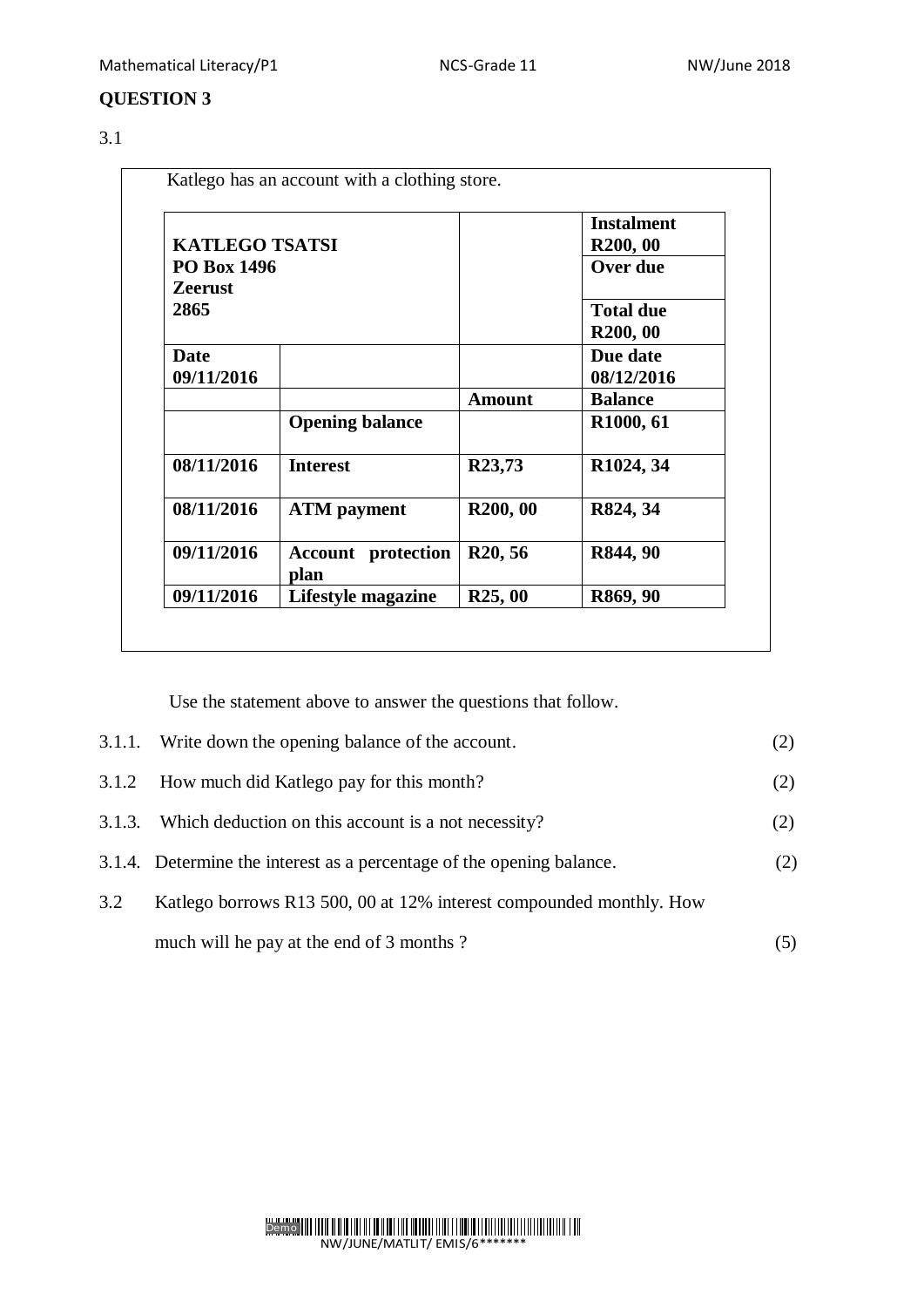$\overline{\phantom{a}}$ 

| 3.3<br>3.3.1. | that follow. | The municipality in which Katlego lives charges monthly tariffs for water<br>according to the sliding scale shown below. Use the scale to answer questions |                      |  |
|---------------|--------------|------------------------------------------------------------------------------------------------------------------------------------------------------------|----------------------|--|
|               |              | <b>Water Usage</b>                                                                                                                                         | Rate per kilo        |  |
|               |              | $0 - 6$ kl                                                                                                                                                 | Nil                  |  |
|               |              | $6 - 12$ kl                                                                                                                                                | R <sub>18</sub> , 04 |  |
|               |              | $12 - 18$ kl                                                                                                                                               | R <sub>10</sub> , 55 |  |
|               |              | $18 - 24$ kl                                                                                                                                               | R <sub>12</sub> , 21 |  |

 $24 - 30 \text{ k}$  R13, 95  $30 - 42$  kl R15, 08

 $\frac{42 - 72 \text{ k1}}{400}$  R16, 08<br>More than 72kl R17, 28

| Calculate the cost if Katlego uses 27 kl of water. |  |
|----------------------------------------------------|--|
|                                                    |  |

- 3.3.2. The municipality also charges R44, 82 for refuse removal. The amount was increased by 17%. Calculate the new charge. (2)
- 3.4 Katlego earns R25 000, 00 per month in the department in which he works.

More than 72kl

Calculate how much he would earn if he was working in a country which

pays in pounds. (Exchange rate  $\mathbb{R}1, 00 = \pounds 16, 93$ ) (3)

**[23]**

Demo NW/JUNE/MATLIT/ EMIS/6\*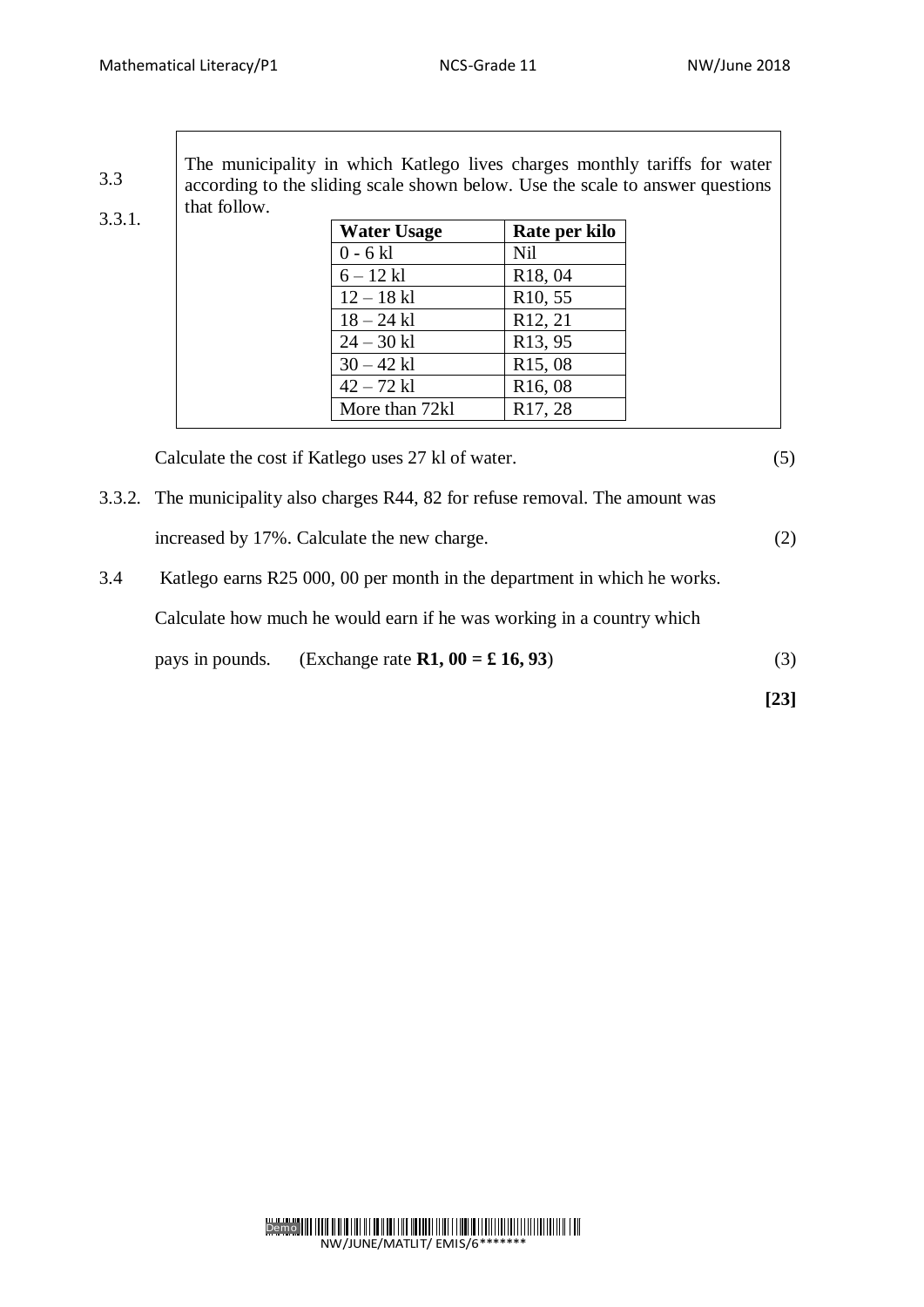The grade 11 learners of Sphola secondary are planning to start a vegetable garden. They will use a tank to store water for irrigation. The tank is 2,5m long and its diameter is 150cm.

The following formulae and the conversion may be used: Volume =  $\pi r^2 h$ **Surface Area =**  $2\pi r(r + h)$ **,** where  $\pi = 3,142$ **1000cm<sup>3</sup> = 1litre**

| 4.1.1          | Determine the radius of the water tank.                                                                                                                                                 |     |  |  |  |  |
|----------------|-----------------------------------------------------------------------------------------------------------------------------------------------------------------------------------------|-----|--|--|--|--|
| 4.1.2<br>4.1.3 | Calculate the volume of water in litres (to two decimal places) when the<br>tank is full.<br>Calculate the surface area (to the nearest $m^2$ ).                                        |     |  |  |  |  |
| 4.2            | The ANNEXURE shows the map of the Ultra marathon. Use the annexure to answer<br>the questions that follow.<br>4.2.1 Write the total number of the medical stations and the refreshments |     |  |  |  |  |
|                | stations on the map.                                                                                                                                                                    | (4) |  |  |  |  |
|                | 4.2.2 How many kilometres would an athlete have completed at the $17th$                                                                                                                 |     |  |  |  |  |
|                | refreshment station.                                                                                                                                                                    | (2) |  |  |  |  |
|                | 4.2.3 At what point will this marathon end.                                                                                                                                             | (2) |  |  |  |  |
|                | 4.2.4 The winner of this 56 km marathon completed the race in 3 hours                                                                                                                   |     |  |  |  |  |
|                | and 15 minutes. Calculate his average speed.                                                                                                                                            | (4) |  |  |  |  |
|                | You may use the following formula                                                                                                                                                       |     |  |  |  |  |
|                | <i>Distance</i><br>$Speed =$                                                                                                                                                            |     |  |  |  |  |

$$
\mathbf{d} = \frac{2 \times \text{times}}{Time}
$$

**[23]**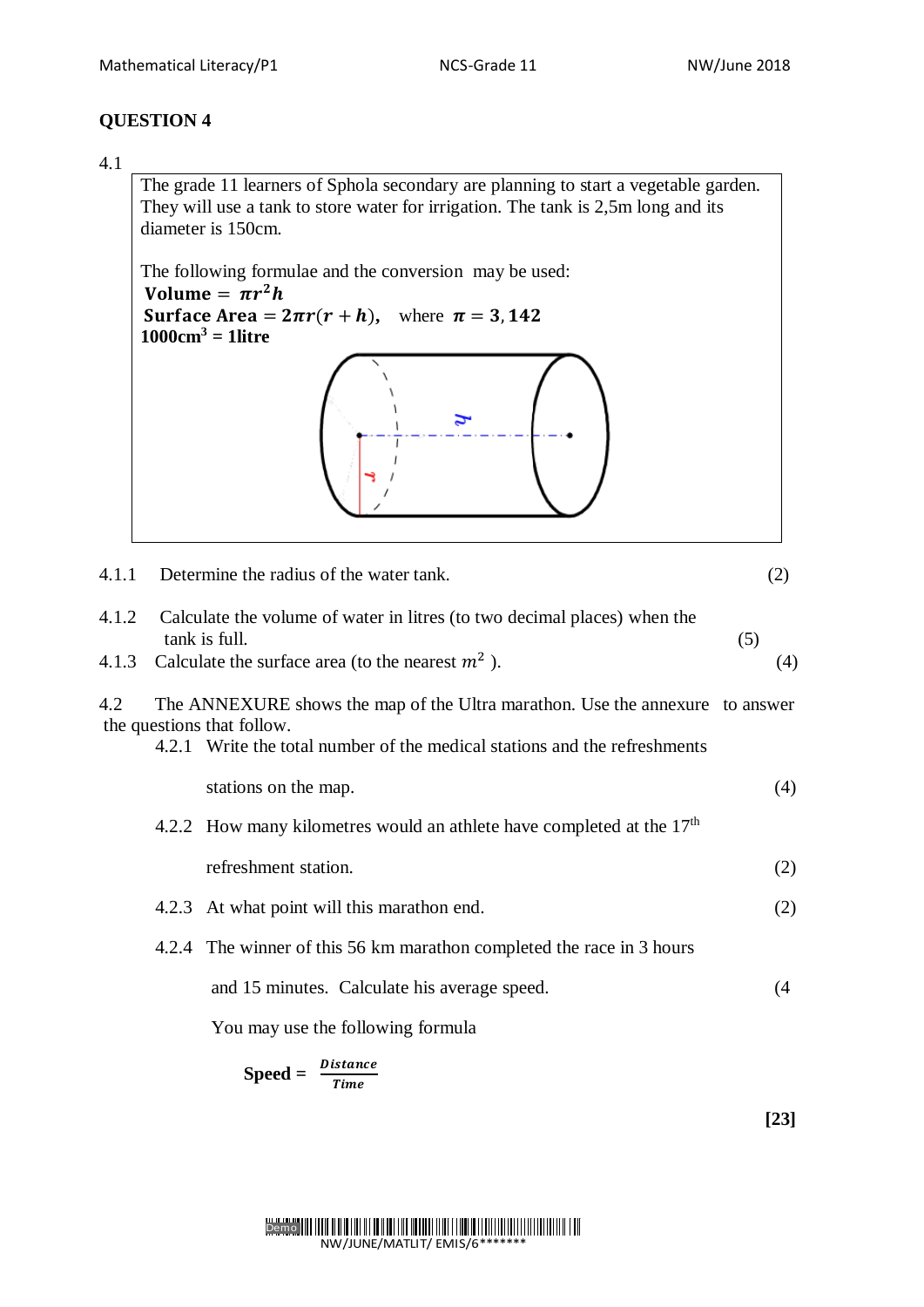#### ANNEXURE:



### Demo NW/JUNE/MATLIT/ EMIS/6\*